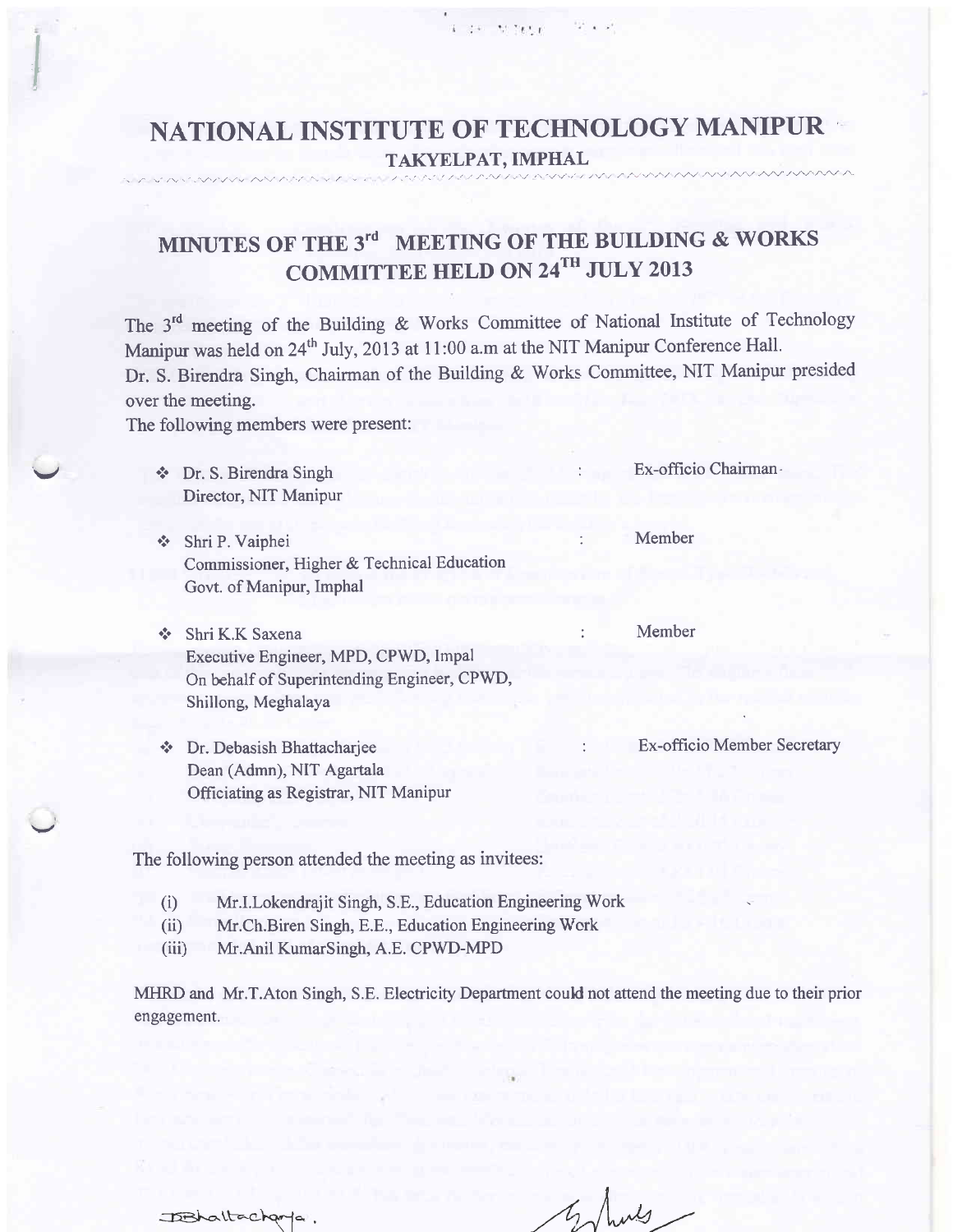The Chairman welcomed all the members and then requested the Registrar (Officiating) to initiate discussions on agenda items. The following agenda items were discussed and item-wise decisions are described below:

## ITEM NO. 3.1: Confirmation of the Minutes of the 2<sup>nd</sup> Building and Works Committee held on2lst Jan 2013

The minutes of the 2<sup>nd</sup> Building and Works Committee held on 21st Jan 2013 at the Director's Chamber of NIT Manipur is confirmed.

## ITEM NO.3.2: Action taken on the decision of the Second meeting of the Building and works committee held on2lst Jan 2013 in the Director's Chamber of NIT Manipur

The actions taken on various decisions of the  $2<sup>nd</sup>$  Meeting of the BWC were noted. The members expressed their pleasure for the initiatives taken by the Institute for revision of the estimates for the Multipurpose Building foreseeing the Institute's interest.

## ITEM NO. 3.3: To review the progress of Construction of Assam Type Hostels and Classrooms in the permanent Campus

The Education Engineering Wing (EEW) representative was requested to justify the enhanced cost of the construction of the proposed buildings at the permanent site. The engineer from EEW apprised the committee that the following items have been incorporated in the revised estimate amounting Rs.40.80 Crore.

| (a) | Institute Building (plinth area 5655.6 sq.m) | : Estimated cost of Rs.17.51 Crores |
|-----|----------------------------------------------|-------------------------------------|
| (b) | Boys' Hostel (Plinth area 3781.2 sq.m)       | : Estimated cost of Rs.11.52 Crores |
| (c) | Workshop (1800 sq.m)                         | : Estimated cost of Rs.5.86 Crores  |
| (d) | Chowkidar's Quarter                          | : Estimated cost of Rs.0.15 Crores  |
| (e) | Water Reservoir                              | : Estimates Cost of Rs.0.31 Crores  |
| (f) | Internal Roads (1060 m length)               | : Estimated cost of Rs.1.03 Crores  |
| (g) | Wall fencing near Administrative Building    | : Estimates Cost of Rs 0.27 Crores  |
| (h) | Earth Banking                                | : Estimated cost of Rs 4.16 Crores  |
|     |                                              |                                     |

#### Total estimated cost of Rs.40.80 Crores.

g

Further, he added that the cost has been increased due to the following reasons:

The foundation design has been changed to raft foundation from the initial isolated foundation. In addition to the increase in the total plinth area, the following new provisions were also added like: Common rooms, Chowkidar's Quarter, Internal Roads, Land Development and creation of Water Reservoir. The workshop which was earlier meant only for first year is now constructed to facilitate workshop practical for Civil and Mechanical also. Also there is an increase in the overall cost index. After threadbare discussion, the committee approved the proposal amounting Rs.40.80 Crore for the construction of the items mentioned above, which have also been vetted by CPWD. And also the EEW has been further requested to start the work immediately so that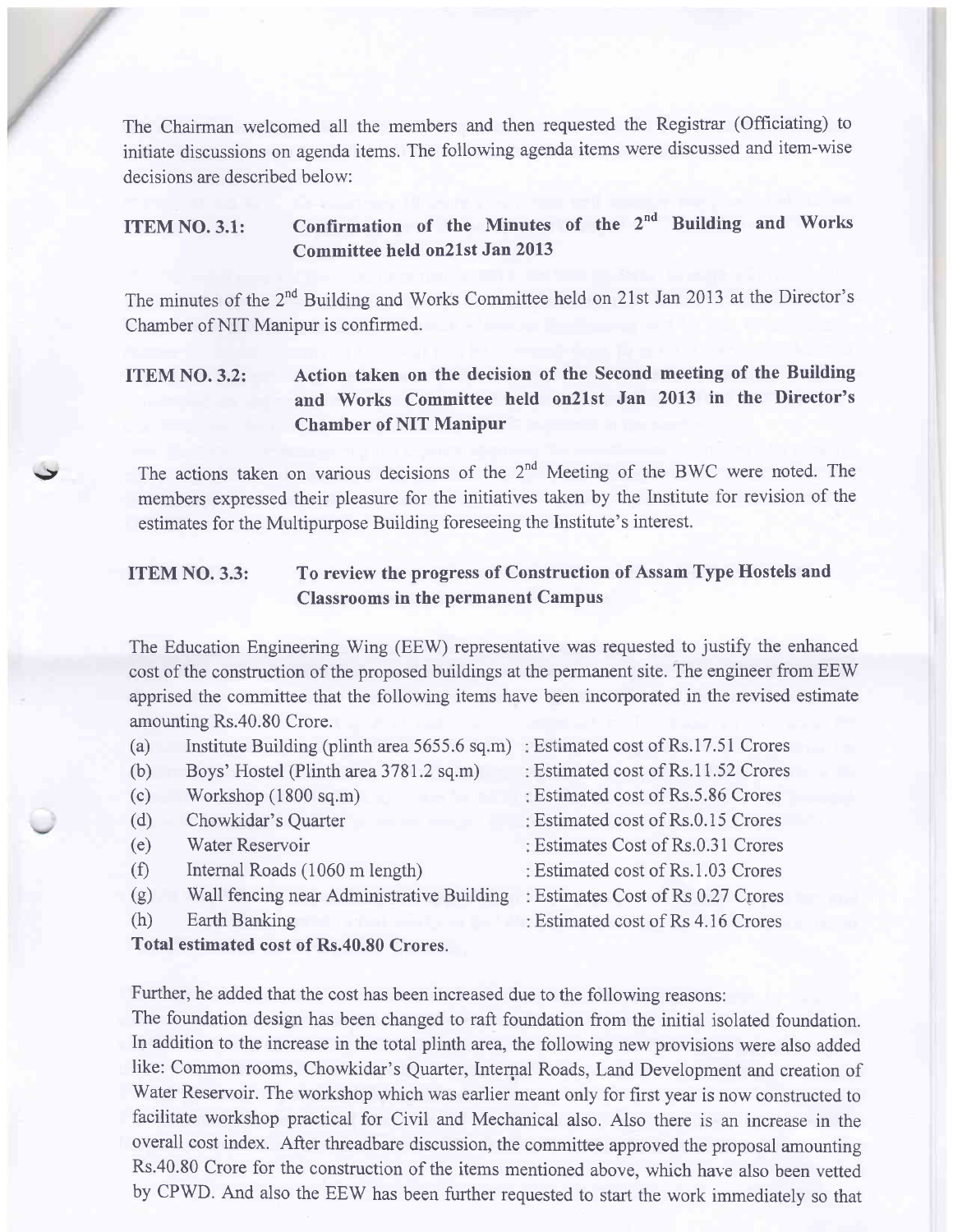cost overrun could be avoided. The EEW representatives assured the commiffee that the hostel will be harded over by December 2013 and the Institute block by March 2014.

## ITEM NO.3.3 A: To construct 10 more classrooms and another Boys hostel of Assam Type structure in the permanent Campus

The Chairman apprised the committee that by 2014, the total students' strength will rise to 600. From 2013-14, two new branches namely Civil Engineering and Mechanical Engineering is being started and 2014-15 one new branch Electrical Engineering will be also be introduced. Further the intake capacity of CSE will also be increased from 30 to 60. To accommodate this augmented strength in the permanent campus, one more hostel of 150 capacity is to be constructed on tugent basis, because the hostel to be constructed by CPWD is likely to be completed only by June 2016 as informed by CPWD engineers in the meeting.

Now the committee considering the urgency approved the construction of another 150 capacity hostel and 10 more classrooms in the permanent campus and the same may be awarded to EEW as depository work, with an estimated cost of Rs.18.?0 crores prepared by EEW and vetted by CPWD.

### TTEM NO. 3.4: To review the progress of construction of Boundary wall at NIT Manipur Permanent Site

v

The construction of boundary wall for the remaining part of about 1.2 km has already been entrusted to EEW as depository work with an estimated cost of 3.35 Crores. The Institute has already deposited Rs.l crore as mobilization advance. The EEW assured the committee that the work will be started by Aug 2013 and will be completed by December 2013. During the discussion the Commissioner (Tech & Hr.Edn), Mr.Vaiphei suggested that along with the construction of remaining portion of wall, the repairing of the damaged/ collapsed portion of the boundary wall erected by PDA may also be taken up. The committee agreed on the proposal. The new construction will be as per the design, specifications and estimate vetted by CPWD.

## ITEM NO. 3.5: Administrative approval of renovation, maintenance, repairing and other allied works to be / already undertaken by the NIT Manipur at Temporary Campus

The proposed works will be carried out in the temporary Polytechnic campus to meet the emergent need of the Institute. The State Government has already spent a huge amount for starting of NIT Manipur. After shifting of NIT Manipur to the permanent campus, these facilities may be used by Polyechnic and it will be a good gesture from NIT Manipur towards State Government for their generous help extended during the initial stage.

The committee recommended the proposal for creation of urgent facilities in the present temporary campus with an estimated cost of Rs. 97.27 lakhs as furnished in the next page.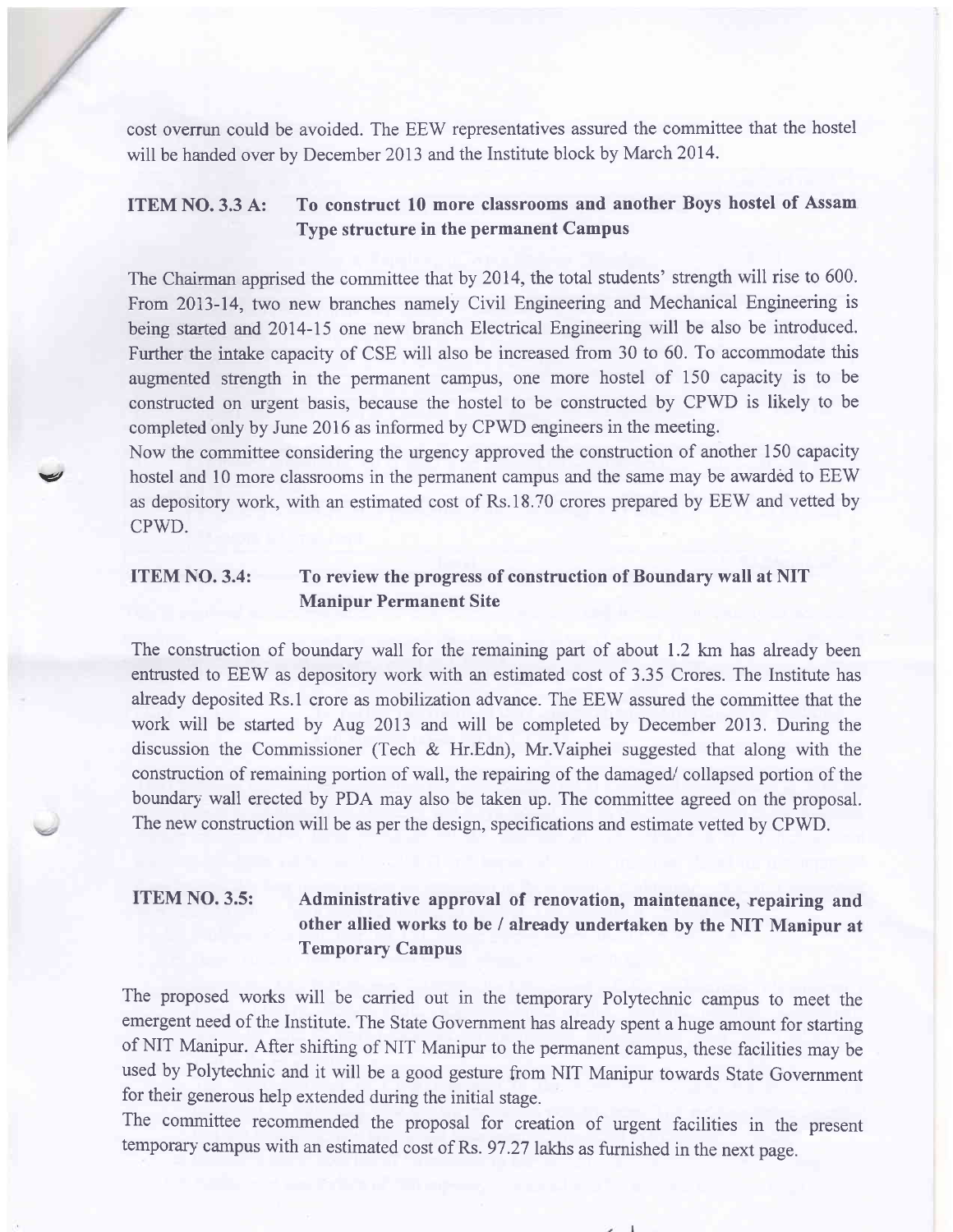#### List of proposed works

 $\epsilon$ 

/

| <b>Sl.No</b>   | Name of the Work                                                  | <b>Amount (Rs.)</b> |
|----------------|-------------------------------------------------------------------|---------------------|
| 1              | Proposed construction of Security Barrack for Director Quarter at | 1499933.00          |
|                | Takyelpat, Imphal, Manipur                                        |                     |
| $\overline{2}$ | Proposed Extension & Repairing of Work Shop at Takyelpat,         | 889124.00           |
|                | Imphal, Manipur                                                   |                     |
| 3              | Land Development at NIT Library Complex, Takyelpat                | 474000.00           |
| $\overline{4}$ | Repairing / Renovation of Dining Hall at NIT Complex, Takyelpat   | 179000.00           |
| 5              | Extension of Kitchen at NIT Complex, Takyelpat                    | 409000.00           |
| 6              | Construction of Fencing at Polytechnic Campus                     | 2483825.00          |
| $\overline{7}$ | Proposed construction of Canteen cum Dining Hall at Polytechnic   | 2377817.00          |
|                | Campus                                                            |                     |
| 8              | Proposed erection of GI (Dyna) sheet fencing around the SAT       | 5,86,560.00         |
|                | <b>Trainee Hostel</b>                                             |                     |
| 9              | Proposed construction of pedestrian path connecting SAT and NIT   | 8,27,437.00         |
|                | Manipur internal road                                             |                     |
|                | <b>Total</b>                                                      | 97,26,696.00        |

This is required to accommodate the new batch of students and for smooth running of academic activities. These works may be carried out under the supervision of the Institute construction committee after the estimates are vetted by CPWD.

## ITEM NO.3.6: To review the status of the Construction of Multipurpose Building and Hostels taken up by CPWD

The Chairman apprised the committee that previously CPWD submitted one estimate in20I2 for construction of Multipurpose Building and Boys Hostel. But as per requirements of the Institute, certain changes have been proposed by the Institute and accordingly a fresh architectural drawing has been submitted by CPWD and approved by the Institute. Based on the approved drawing and the new requirements incorporated in the drawing, preliminary estimates amounting to Rs.262.34 crores have been submitted by CPWD. The breakup is detailed below:

- (a) Multipurpose Building: Rs.157.2 crore having plinth area of 18,500 sq.m
- (b) Boys' Hostel : Rs.71.02 crore having plinth area of 9900 sq.m
- (c) Supplementary Preliminary Estimates for Centralised AC for; auditorium, Administrative Block, Library, Senate Hall; approach road, drains, culverts, parking, landscaping, passenger lifts (2 nos) projectors for auditorium, underground sump for 3 lakhs litre water: Rs.34.20 crore.

The representatives of CPWD present in the meeting elaborated the cause of the increased in estimated cost for the proposed construction. The representative apprised that the following new provisions have been incorporated in the above estimates:

- (a) Increased plinth area i.e.  $67\%$  increase in MP building and 18 % in Hostel building.
- (b) Addition of auditorium of 500 capacity. (included in67Yo increase of plinth area)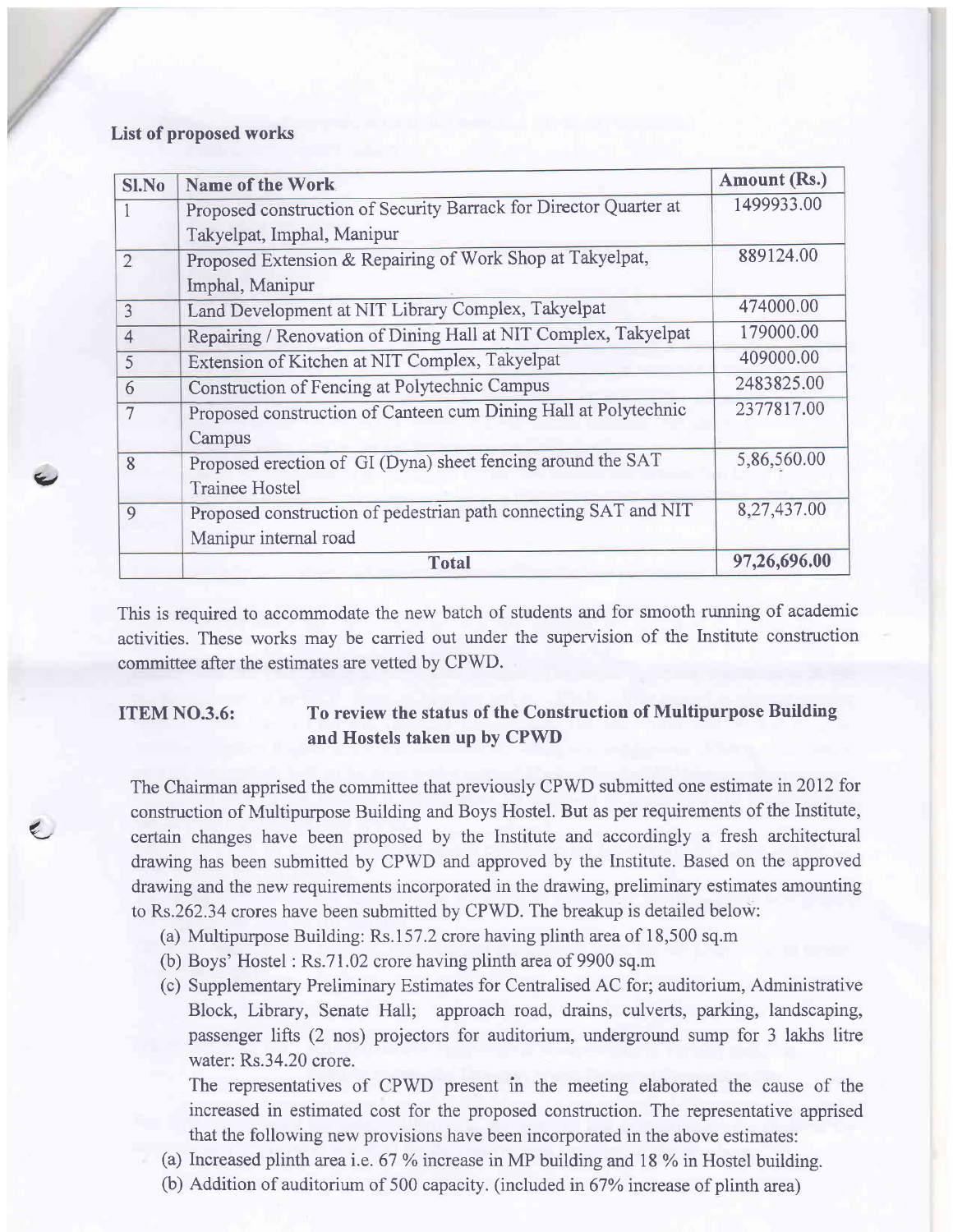- $\langle$ ) Soil stabilization work, earth filling work and pile & raft foundation.
- (d) Earth quake resistant design
- (e) Sewage treatment plant

,,/

- (f) Water treatment plant
- (g) Rain water harvesting
- (h) Filtered and unfiltered water supply distribution system
- (i) Storm water drains
- (j) DG Set, LT transformer and substation

Further, the CPWD engineers added that the plinth area rate has changed from 2007 to 2012 and increased of cost index for Imphal by 212% on PAR 2007 and 167 % on PAR April 2012 on  $1<sup>st</sup>$ July 2013. All these added, has given rise to the increase in cost of the estimated work from earlier Rs.82.75 crores to Rs.262.34 crores. As per earlier estimate, the plinth area for Multi Purpose building was 11,100 sq.m and for boys hostel 8400 sq.m.

The committee after discussion at length and taking into account the explanation given by CPWD for the increase in estimated cost, approved the proposal for the total estimates cost of Rs. 262.34 crores.

### ITEM NO.3.7: Status of Master Plan for NIT Manipur permanent campus

The Chairman informed the committee that the Institute has prepared a Notice lnviting Quotation (NIQ) for providing Project Management Consultancy (PMC) and for preparation of Master plan for NIT Manipur permanent campus. The structure under construction at the permanent campus by EEW, Govt. of Manipur and by CPWD will be treated as already existing structure. The Master Plan will take this into account. The documents will be sent to Chief Architect, Eastern Region II, CPWD Guwahati for vetting and suggestions, After the finalisation of NIQ, the Institute will go for open tender inviting Master Plan for NIT Manipur from different resourceful firm as per Institute's requirements for selection of agency for the preparation of Master Plan and appointment of PMC.

After scrutiny of the proposal received against our tender, the bidders will be ranked and the top three bidders will be awarded.

Taking inputs from the top three bidders, a committee constituted for the purpose will prepare the final Master Plan for the Institute.

The BWC approved the proposal and requested the Director to go for the preparation of Master Plan immediatelv.

## ITEM NO. 3.8: Administrative Approval for construction of Faculty and Non-Faculty residential Quarter, Guest House at Permanent Site

The BWC appreciated the timely initiative of the Institute and recommended the proposal for administative approval of the BOG for the requirements furnished in the next page.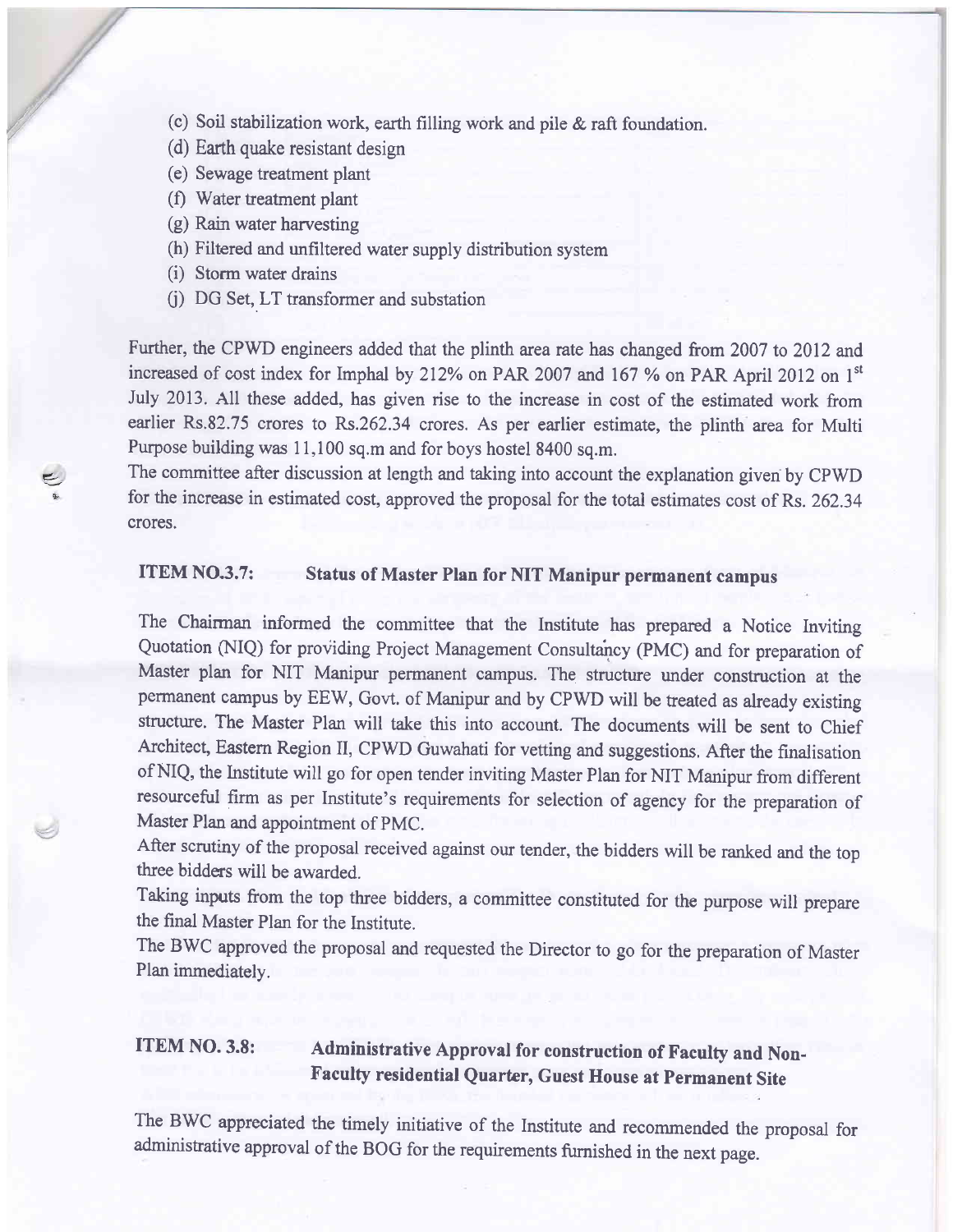| Sl.No        | <b>Particulars</b>                    | Nos.     |  |
|--------------|---------------------------------------|----------|--|
|              | Director's Quarter                    |          |  |
| $\mathbf{2}$ | Registrar's Quarter                   |          |  |
| ٦            | Professor's quarter                   |          |  |
|              | Assoc. Prof's Quarter                 | 10       |  |
|              | Asst. Prof's Quarter                  | 25       |  |
| 6            | Staff's quarters (different category) | 30       |  |
|              | 100 Seater Girls Hostel               |          |  |
| 8            | Guest House                           | 25 rooms |  |

Further the committee suggested that as per availability of fund, the Institute should go for the construction phase wise. The location of the proposed construction would be decided after the preparation of Master Plan. The CPWD may be requested to submit a detailed proposal to start construction of Girls Hostel.

## ITEM NO. 3.9: Administrative approval for horticulture and tree plantation landscaping work at NIT Manipur permanent site

The committee approved the proposal sent by Horticulture Department, Govt of Manipur for plantation of 2000 saplings along the periphery of the Institute, erection of bamboo tree guards and nurturing the saplings for one year with an estimated cost of Rs. 6.88 lakhs.

#### ITEM NO. 3.10: External electrification and power station

z

The Committee approved the proposal for stringing 0.70 km long 11 KV line from Lamphel power substation to NIT Manipur pennanent campus and supply and erection of 1 no of <sup>100</sup> KVA transformer to be installed at the permanent campus with an estimated cost of Rs.49.28 lakhs. The work will be executed by State Electricity Department. In this respect the Director added that the Institute will take further steps for stringing electricity line around the campus by engaging contractors through tender.

#### ITEM NO. 3.11: Administrative approval for Water Supply/ water treatment plant

The Director narrated the urgent requirement for creation of a water reservoir, a treatment plant and distribution in the new campus. In this respect state Public Health Department will be approached to supply water in the campus through pipes. And for meeting the emergencies, CPWD along with the construction of MP building in the campus will create a reservoir for buildings constructed by CPWD. For supplementing the requirements of the entire campus, there has to be additional water reservoir, treatment plant and distribution system. After administrative approval by the BOG, the detailed estimates will be finalised. The BWC approved the proposal.

rl